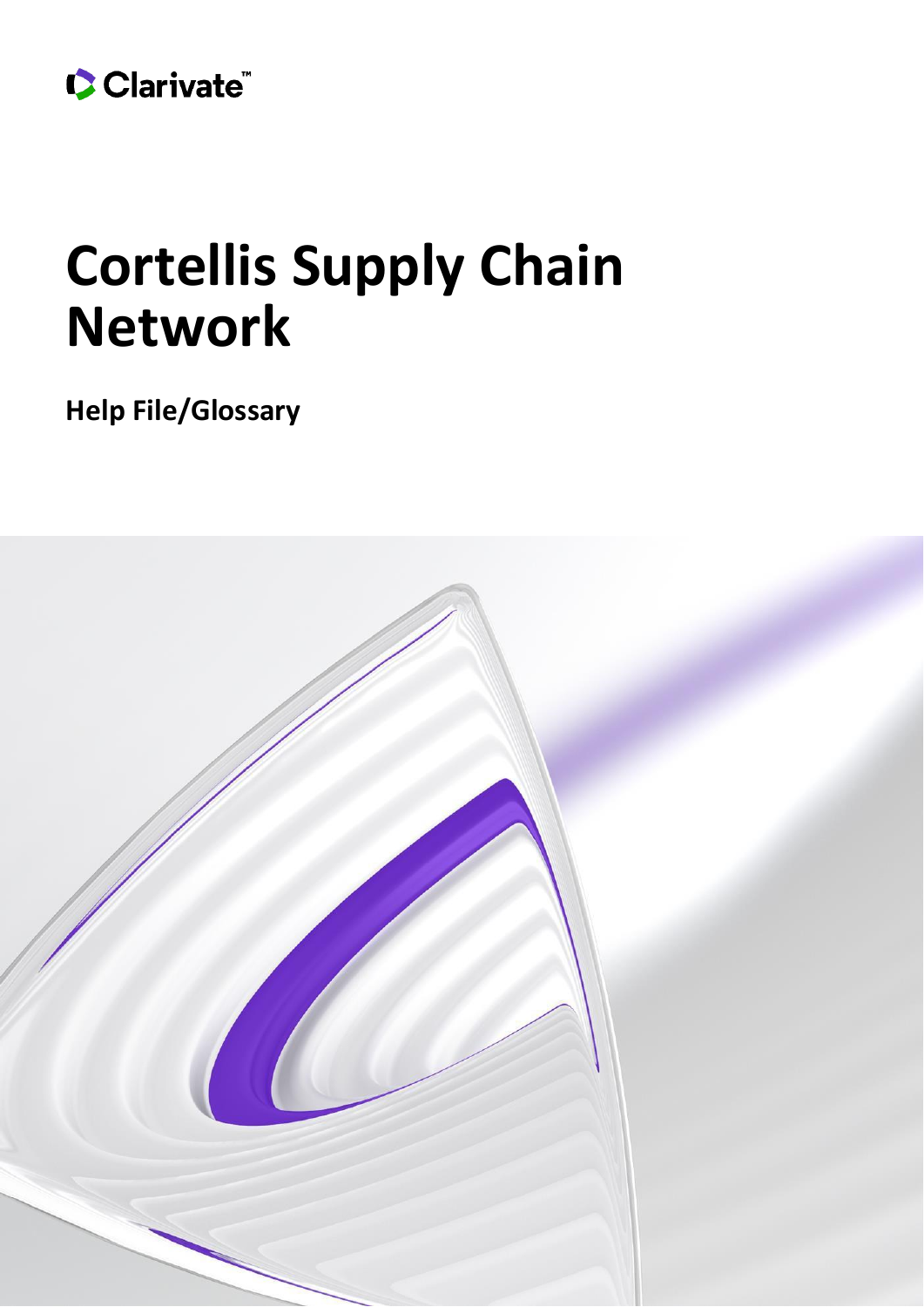# <span id="page-1-0"></span>**Contents**

| Contents                         | $\mathbf{1}$   |
|----------------------------------|----------------|
| <b>Types of Access</b>           | $\overline{2}$ |
| <b>Quick Search</b>              | 3              |
| <b>Supplier Page</b>             | 4              |
| Product Page (API)               | 5              |
| <b>Product Page (Dose Forms)</b> | $\overline{7}$ |
| Chat and Inbox                   | 8              |
| <b>Editing your Profile</b>      | 9              |
| System requirements              | 10             |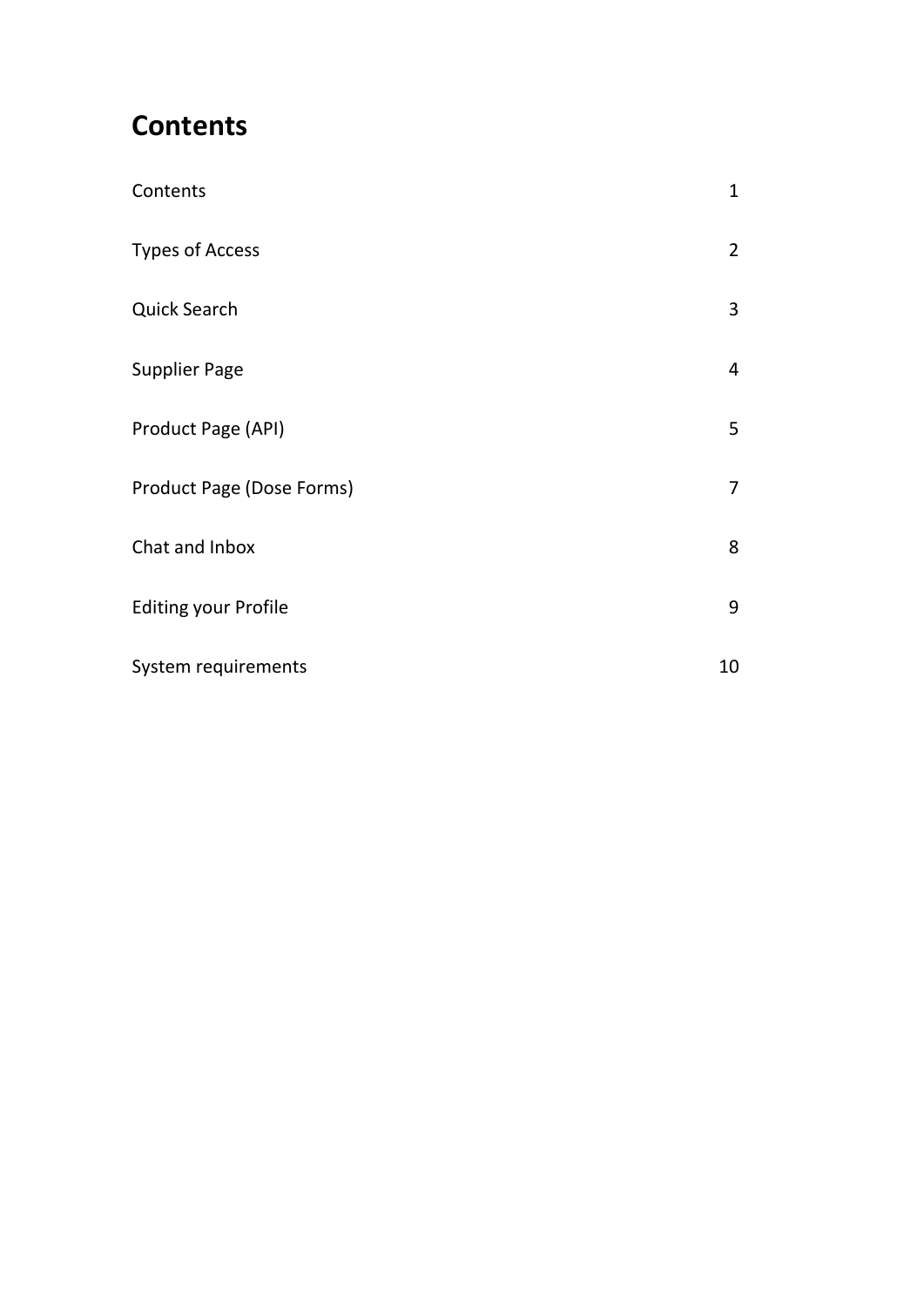# <span id="page-2-0"></span>**Types of Access**

There are three types of access:

**Explore Mode**: Users that have logged in, requested linking to a company and awaiting confirmation. Company linking requests are typically completed within 1-2 working days. Some features and functionality are not available while you're in Explore Mode, such as Chat and Update My Company Page.

**Instant Access**: Registered users with a free subscription. Some functionality and data islocked orlimited, look out for the padlock icon ( $\hat{E}$ , which indicates something is unavailable.

**Premium**: Registered users will full access to all available data and functionality, including unlimited chat, RFQ (request for quotation) and quotation forms. Plus the ability to upload documents to your associated company and request verified status.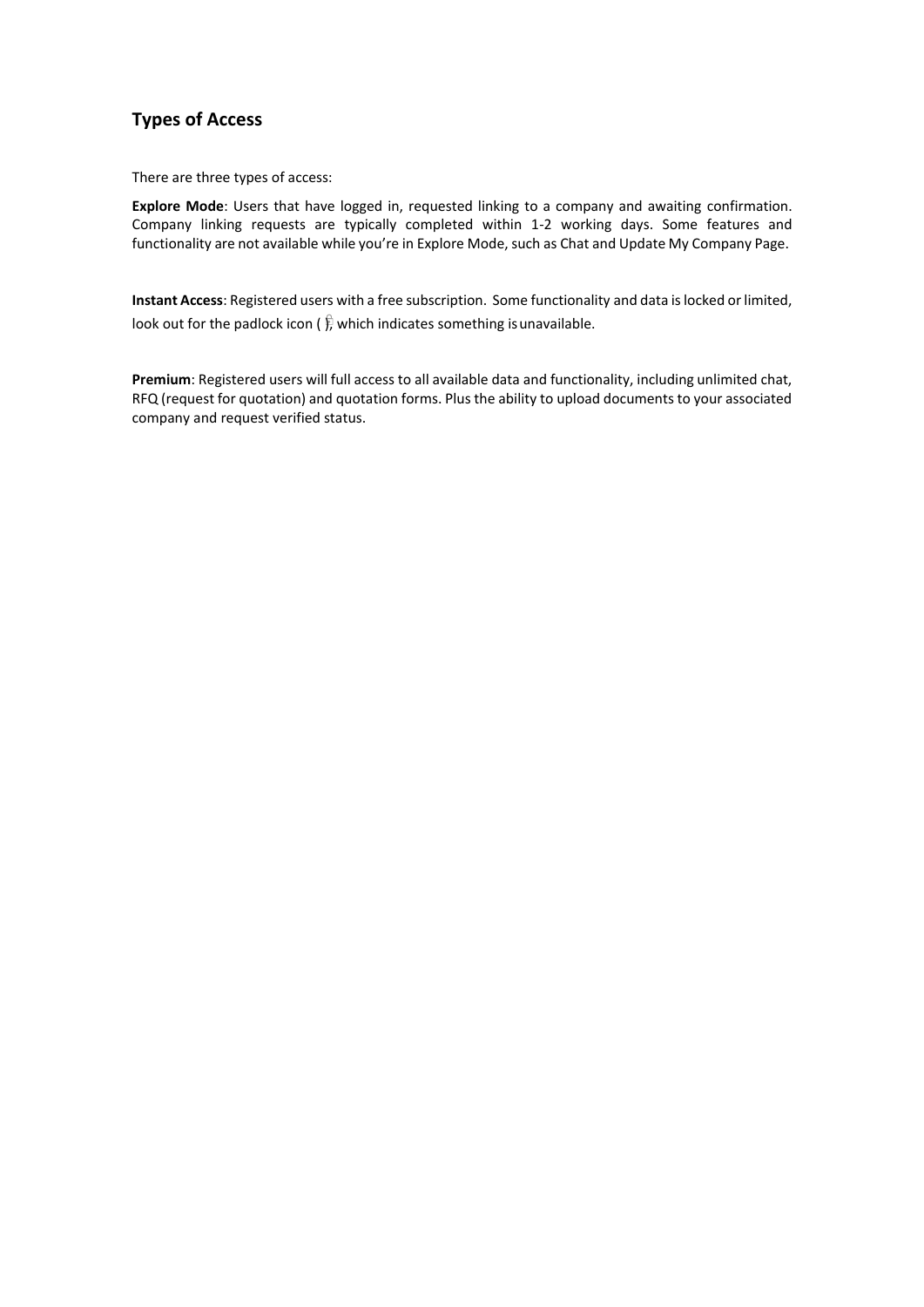# <span id="page-3-0"></span>**Quick Search**

The Quick Search bar allows fast and intuitive search of known Products or Companies. Autocomplete suggestions appear after the user has introduced three or more characters, for both Products (including US brand name, UNII and CAS number) and Companies. For Companies, Corporate Groups are displayed in brackets after the subsidiary name.

# **Product Search Results**

List of all suggested suppliers for the product selected in the Quick Search bar. Default view is API suppliers with a toggle in the top-right of the screen to switch to dose form suppliers. Selecting a manufacturer name in the first column will take you to the product page for the selected supplier.

Column headers with an arrow are sortable. Filters are available on the left-hand-side of the screen; the "Apply" button must be selected for filters to be actioned.

 $\Theta$  The blue icon alongside supplier names indicates that the supplier has users active on Cortellis Supply Chain Network.

 $\widehat{\boxdot}$  Note that not all information is available to instant access "free" users. A Premium subscription is required for full access to all data points and to enable access to the the filters.

# **Company Search Results**

List of all suggested results for Company names typed in the Quick Search bar. Selecting a manufacturer name in the first column will take you to the supplier page for the selected supplier.

Column headers with an arrow are sortable. Filters are available on the left-hand-side of the screen; the "Apply" button must be selected for filters to be actioned.

 $\Theta$  The blue icon alongside supplier names indicates that the supplier has users active on Cortellis Supply Chain Network.

Note that not all information is available to instant access "free" users. A Premium subscription is required for full access to all data points and to enable access to the the filters.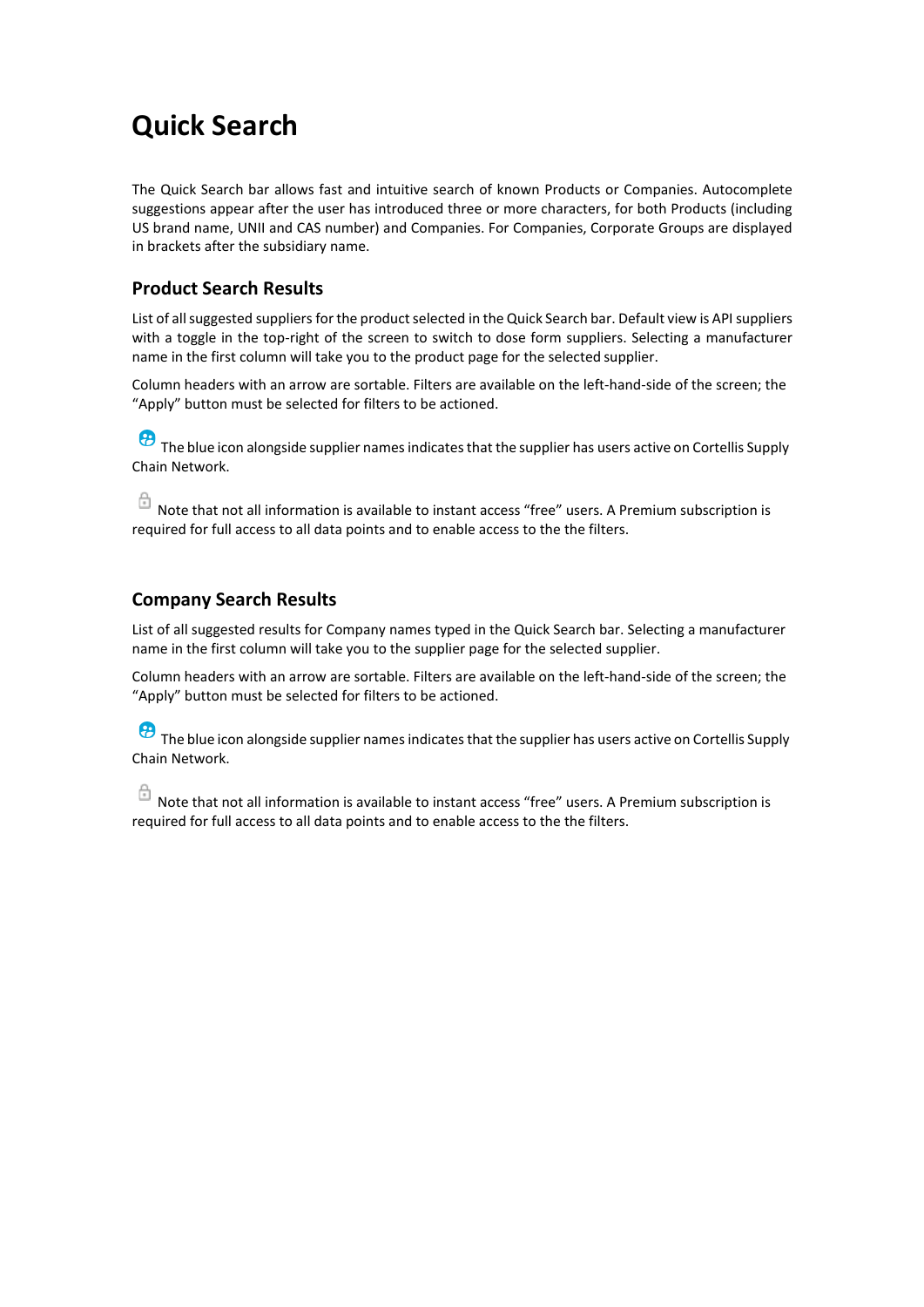# <span id="page-4-0"></span>**Supplier Page**

The Supplier Page provides a brief overview of company details at the subsidiary level including full address, corporate group, subsidiary typea and website. Further details are available by selecting the Cortellis Generics Intelligence link (subscription required).

#### **Subsidiary Types**

Includes: API Manufacturer, Finished Dose Manufacturer, Excipients Manufacturer, Fine Chemicals Manufacturer, Intermediates Manufacturer, Marketer, CRO, CMO/CDMO, Other Subsidiary.

 $\bullet$  A "blue tick" icon is presented alongside fields that have been verified by the Cortellis research team.

 $\frac{1}{1}$ Note that not all information is available to instant access "free" users. A Premium subscription is required for full access to all data points.

There is an option to start a chat with the supplier, if the supplier has active users on the platform. Note that only buyer accounts can start a chat. In case the supplier does not have any active users on the platform, an option to follow the company will be made available soon.

# **Regulatory Inspections Summary**

Information is split in US FDA and all other indexed Regulatory Inspections. US FDA information such as GDUFA Fee Payment Date (fiscal year), Facility Registration Date (fiscal year), and the most recent dates for FDA Warning Letter and FDA Inspection Date, is provided if reported.

#### **Facility inspection certificates**

Includes: Australia (TGA), Austria (AGES), Austria (BASG), Belgium (FAMHP), Brazil (ANVISA), Bulgarian Drug Agency, Canada (Health Canada), China (NMPA), Croatia (HALMED), Czech Republic (SIDC), Danish Health and Medicines Authority, Estonia Ravimiamet, EU (EDQM), Finland (Fimea), France (ANSM), Germany (BFARM), Germany Bayern (ZAB), Germany District Gov. of Cologne, Germany Lower Saxony, Germany Regional Gov. Office, Germany Regional Gov. Office, Germany Schleswig-Holstein (LAsD), Greece (EOF), Hungary (GYEMSZI), Hungary (NIPN), Hungary (OGYI), India (CDSCO), Ireland (HPRA), Italy (AIFA), Italy (DGSAFV), Japan (PMDA), Korea (MFDS), Latvia (SAM), Malta Medicine Authority, Mexico (COFEPRIS), Netherlands (IGZ), Norway (NoMA), Poland (Main Pharmaceutical Inspector), Portugal (INFARMED), Romania (NAMMD), Slovenia (JAZMP), Spain (AEMPS), Sweden (MPA, Medical Products Agency), Switzerland (Swissmedic), Taiwanese FDA, UK (MHRA), US FDA, WHO.

# **Manufacturing Capabilities Summary**

List of Manufacturing Capabilities associated to the Subsidiary. There are 4 main Capabilities categories: Small Molecule, Biologic, Finished Dose and Other.

Also included is a status for "contract manufacturing" capabilities.

# **Products**

Available APIs or finished dose forms are presented in the Productssection. Select the product to navigate to the associated product record for more information.

# **Company Alerts**

Cortellis Supply Chain Network users will have the ability to add company alerts for their listed company. Examples inc: Supply Issues, Drug Shortage, Export Ban and Change in Research Focus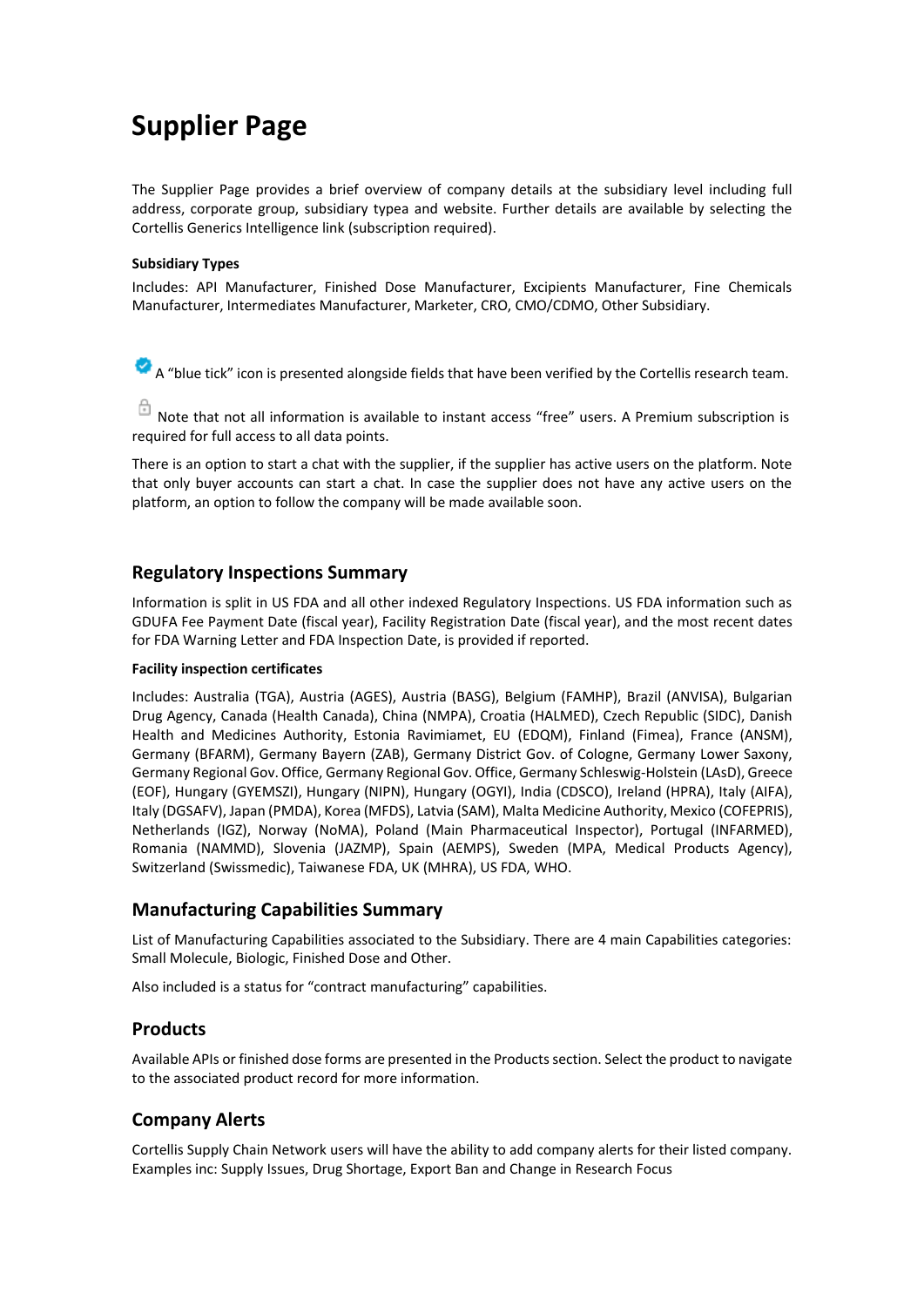# <span id="page-5-0"></span>**Product Page (API)**

The Product Page for APIs (single-ingredients only) provides key data available for a given API associated to a specific supplier. The supplier is the first listed field and can be selected to navigate to the Supplier Page. Other available information includes CAS number.

 $\bullet$  A "blue tick" icon is presented alongside fields that have been verified by the Cortellis research team.

Note that not all information is available to instant access "free" users. A Premium subscription is required for full access to all data points.

There is an option to submit a "Request for Quotation" to the supplier, if the supplier has active users on the platform. This link is only visible to buyer accounts.

# **Manufacturing Status**

The current manufacturing status, or relationship, between the API and the manufacturing site, as follows:

- Commercially Available: the site is producing or is able to produce commercial quantities of the API.
- Under Development: the site is developing a process, has the capacity to manufacture clinical trial quantities, or is scaling up production of the API.
- − Early API Activity:  there may be a connection between the API and the manufacturing site
- − Innovator or Marketer: API is manufactured by the marketer and/or innovator of the branded product or by a third party for exclusive use by the innovator/marketer.
- − Unconfirmed:  not been able to confirm or has conflicting information from multiple sources concerning the status of development at this site.

# **Regulatory Filings Summary**

Counts of the Regulatory Filings including: US DMFs, EU COS/CEPs, KR DMFs and JP DMFs. The counts only reflect the Regulatory Filings in force for the API and its Equivalents per each Regulatory Agency, this is Active US DMFs, Valid EU COS/CEP, Registered KR DMF and Registered JP DMF. In the caption of the analysis there is the total count of in force Regulatory Filings for the Product and its Equivalents.

#### **US DMF**

A DMF (Drug Master File) is a confidential document covering a specific manufacturing facility, process or article used in the manufacture, processing, packaging or storing of a bulk API which is covered in an ANDA or NDA. DMFs are never approved or disapproved by the FDA. Instead, they are kept on file and only reviewed when a manufacturer files an ANDA or an NDA referencing a certain raw material supplier's DMF.

#### **EU COS/CEP**

A Certificates of Suitability (EU COS/CEP) allows the manufacturer of a substance to provide proof that the purity of the substance is suitably controlled by the monograph of the European Pharmacopoeia. It is similar to a US DMF, but it is reviewed, and a paper approval is granted.

#### **JP DMF**

A Japanese Drug Master File (JP DMF) is a file registered with the Pharmaceutical and Medical Devices Agency PMDA (Japanese regulatory agency) which provides detailed information about facilities, processes, or articles used in the manufacturing, processing, packaging, and marketing of medicinal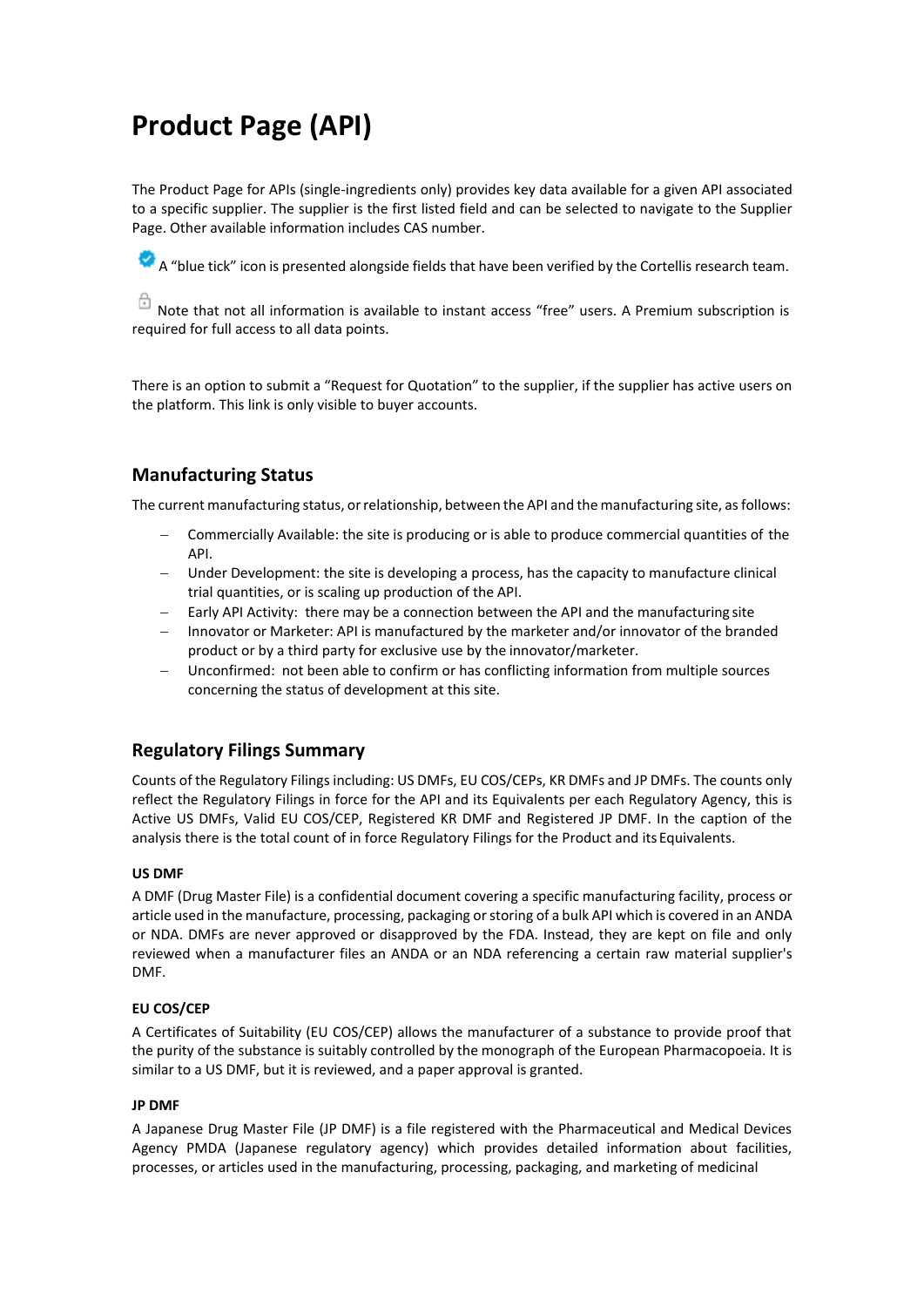products and devices. A JP DMF also indicates that the registrant's manufacturing facilities and the management methods comply with GMP. There are the following 4 types:

- − Type 1 Active Pharmaceutical Ingredients
- − Type 2 Additives
- − Type 3 Medical Device Materials
- − Type 4 Others

#### **KR DMF**

A Korean Drug Master File (KR DMF) is a file registered with the Korea Food & Drug Administration which provides detailed information about facilities, processes, or articles used in the manufacturing, processing, packaging, and marketing of medicinal products and devices. A KR DMF also indicates that the registrant's manufacturing facilities and the management methods comply with Good Manufacturing Practices (GMP).

#### **GMP Certificates**

Good Manufacturing Practices (GMP) certification is given to API manufacturing sites upon the successful inspection of the site and manufacturing process for a specified API. Dates for certification are listed and the Certification Authorities are displayed in the tooltip. When a GMP certificate is Non-Compliant, it is specified together with the date. Certifications are provided by country/territory regulatory agencies and updated weekly.

### **API Price**

Cortellis Supply Chain Network users can input a specific price or price range for products associated with their listed company.

# **Upstream Supply**

Cortellis Supply Chain Network users will have the ability to add upstream manufacturing insights such as intermediates/reagents and/or suppliers for products associated with their listed company.

This feature will be available soon.

### **Product Alerts**

Cortellis Supply Chain Network users will have the ability to add product alerts for products associated with their listed company.

This feature will be available soon.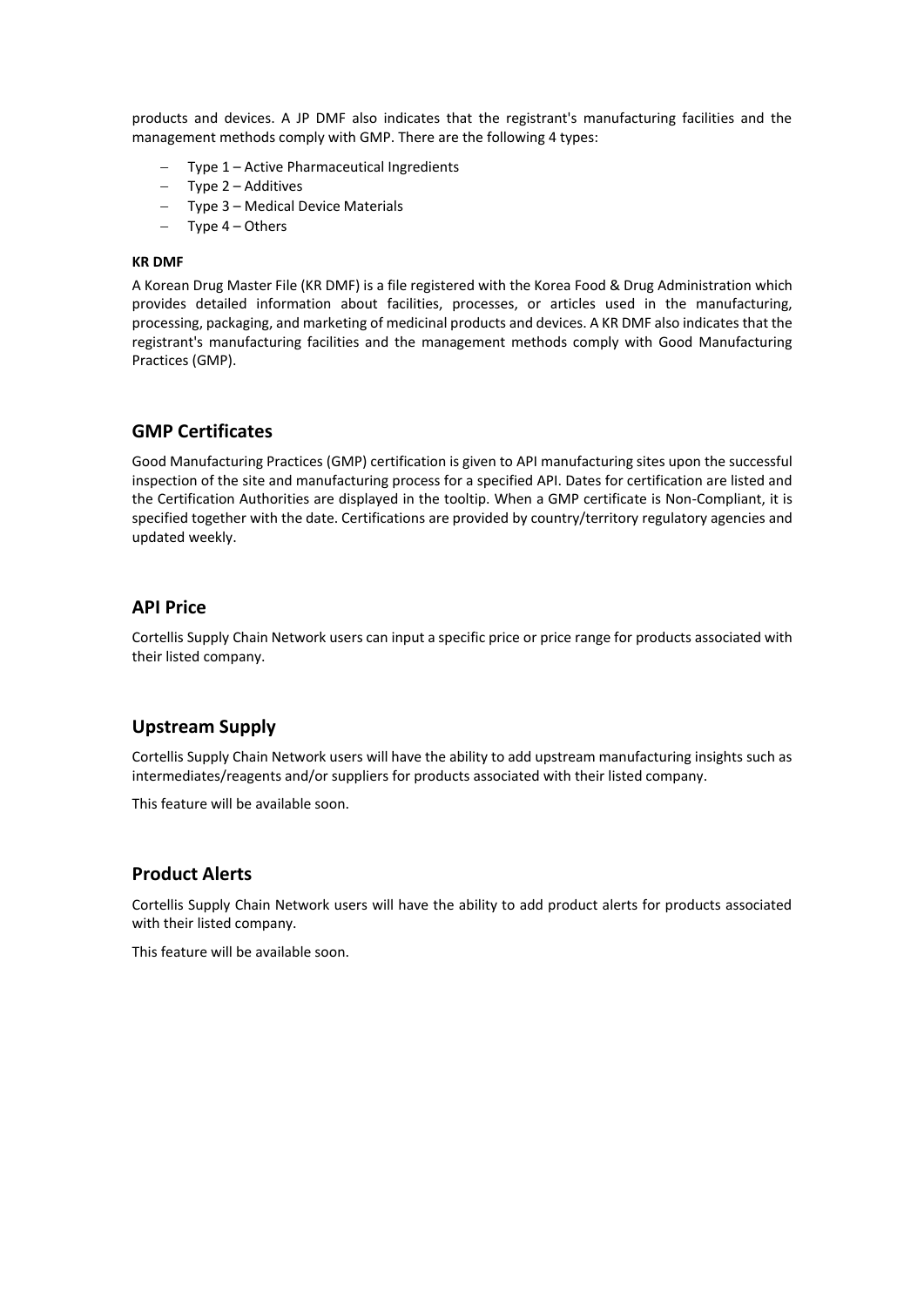# <span id="page-7-0"></span>**Product Page (Dose Forms)**

The Product Page for dose forms provides key data available for dose forms associated with a given API and specific to a dose form supplier (manufacturer or marketer). The manufacturer or marketer isthe first listed fielded and can be selected to navigate to the Supplier Page, where available.

 $\blacktriangleright$  A "blue tick" icon is presented alongside fields that have been verified by the Cortellis research team. This feature is coming soon for dose form product pages.

 $\Box$  Note that not all information is available to instant access "free" users. A Premium subscription is required for full access to all data points.

An option to submit a "Licensing Inquiry" to the supplier for dose forms is coming soon.

### **Dose Form Summary**

Available information includes:

- Available dose forms and strengths
- Brand names
- Countries in which the supplier has launched dose forms of the given API [includes a link to full details on pack pricing in Cortellis Generics Intelligence (subscription required)]
- Associated dose form manufacturers or marketers, as reported

# **Upstream Supply**

Cortellis Supply Chain Network users will have the ability to add upstream manufacturing insights such as API/excipients and/or suppliers.

This feature will be available soon.

# **Product Alerts**

Cortellis Supply Chain Network users will have the ability to add product alerts for products associated with their listed company.

This feature will be available soon.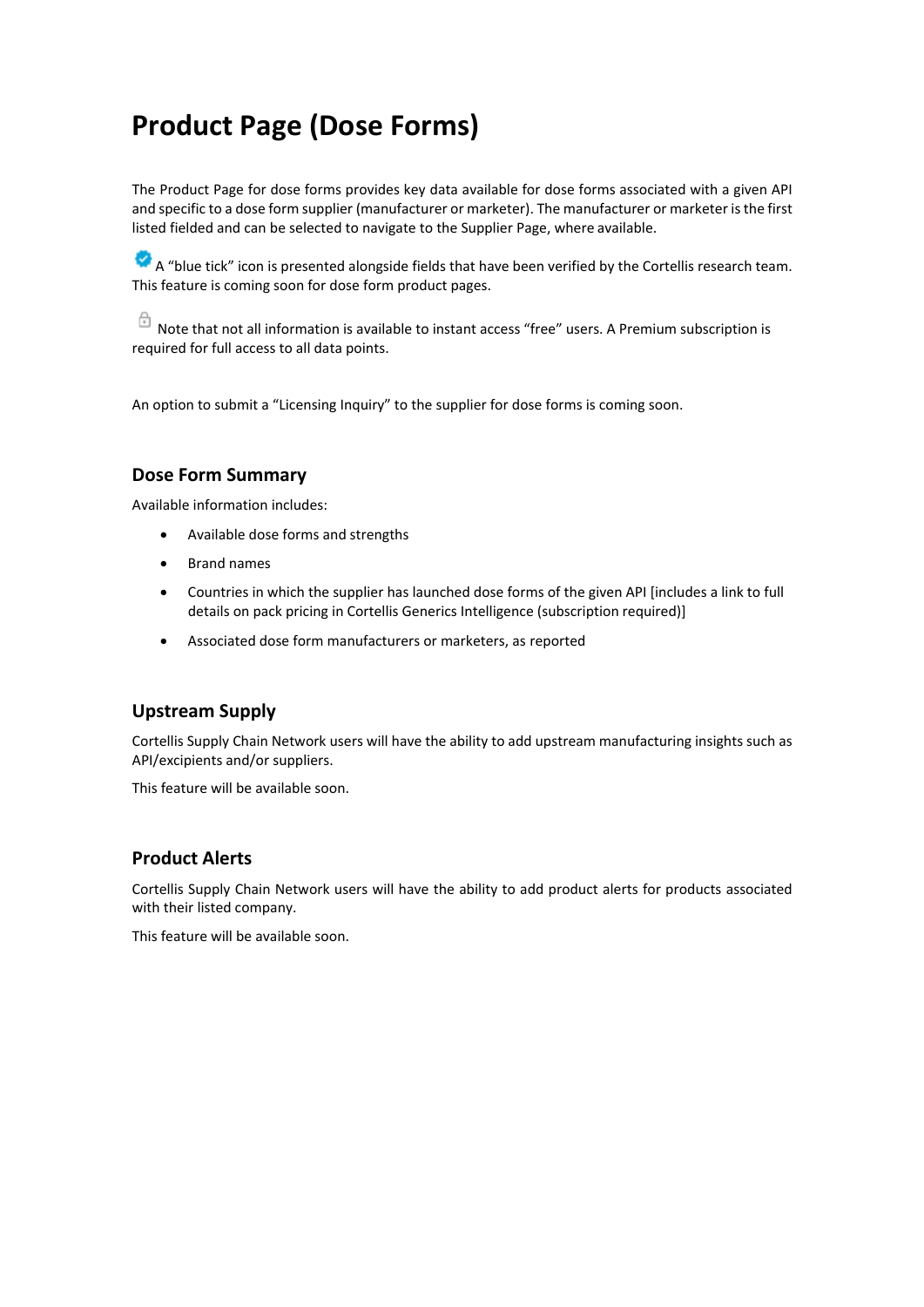# <span id="page-8-0"></span>**Chat and Inbox**

Users on Cortellis Supply Chain Network can utilise real-time chat to communicate directly. Chat messages are encrypted to provide security and confidentiality.

 $\bullet$  The blue icon alongside supplier names on search results pages indicates that the supplier has users active on Cortellis Supply Chain Network.

# **Contact Supplier**

<sup>是</sup> Open Chat The "open chat" status on supplier pages indicates the supplier has users active on Cortellis Supply Chain Network.

Two types of chat messages are available:

- General inquires: Sent from the supplier page
- Product inquires: Requests made via product pages

 $\triangleq$  Note that instant access "free" users are limited in the number of chat messages they can send each month. The limit is three per month, and is reset at the start of each month. Instant access "free" users can see how many messages they have left for the month on the chat message counter – available from the Inbox and chat threads. Users can upgrade to Premium for immediate access to unlimited messages.

# **Notifications**

Inbox

New chat message notifications are visible in the header alongside the Inbox tab.

Email notifications are also sent to users whenever a new chat message is received (this feature is coming soon).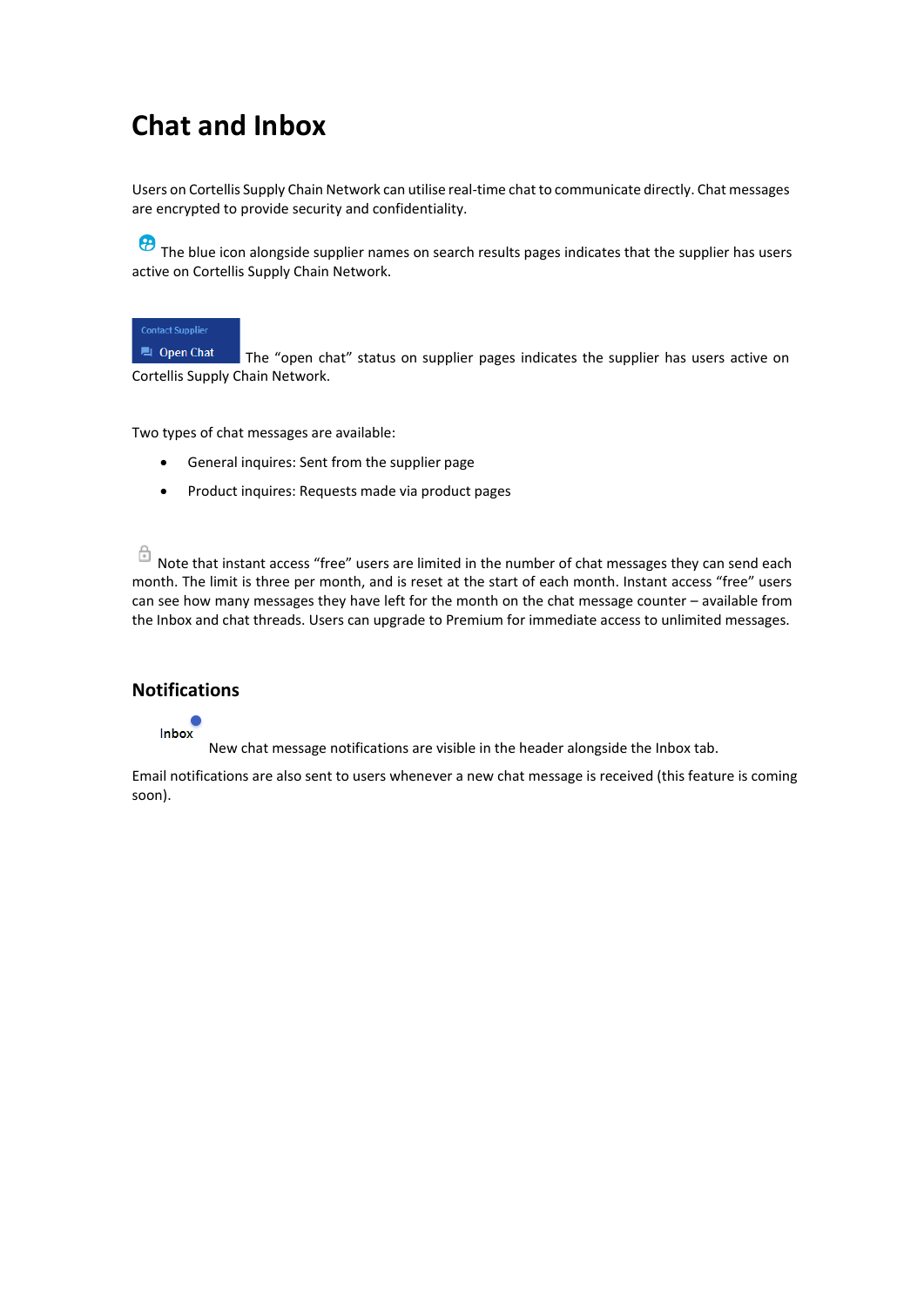# <span id="page-9-0"></span>**Editing your Profile**

Cortellis Supply Chain Network users that have been successfully linked to a company can edit its company profile and associated product pages, including adding new products.

To edit your company and/or product pages, select the company dropdown in the header and then select "Update My Company Page"

Updates are made to your profile in real-time and are available via search results within 24hrs.

# **Company Profile**

Almost all fields are editable except subsidiary name and corporate group name, which are managed by the Cortellis research team.

Editable fields: includes Subsidiary Type, Website URL, Location/Address, Company Alerts, Manufacturing Capabilities, Other Services.

Additional Supplier Information can be uploaded by Premium users only. Up to three documents can be shared to your company profile. Please note that the file name will be displayed on your company pr

# **Regulatory Information**

FDA fields and other inspections already captured can be edited/updated by selecting the pencil icon. Please note, if you edit a verified item it will lose its verified status. Premium users can request verification by clicking the grey 'unverified status' icon, which opens a new email message to send to the Cortellis team.

 $\bigoplus$ New inspections can be added by selecting the "Add row" button.

Changes are not final until you click Save Changes. You can click "Discard Changes" to revert to the previous state.

# **Product List**

The "Add new product" button is available to add a new API (single ingredients only) to your associated company profile. Start typing the first letters of a given API in the search box, select the API and then select "Add Product". Further information can be provided using the Edit Product function.

Products can be edited by selecting the edit button. This opens a separate window where all editable fields on the product page can be amended. Verified status can also be requested from here.

Note that the edit product function is currently available for API products only. Thisfeature is coming soon for dose forms and other products.